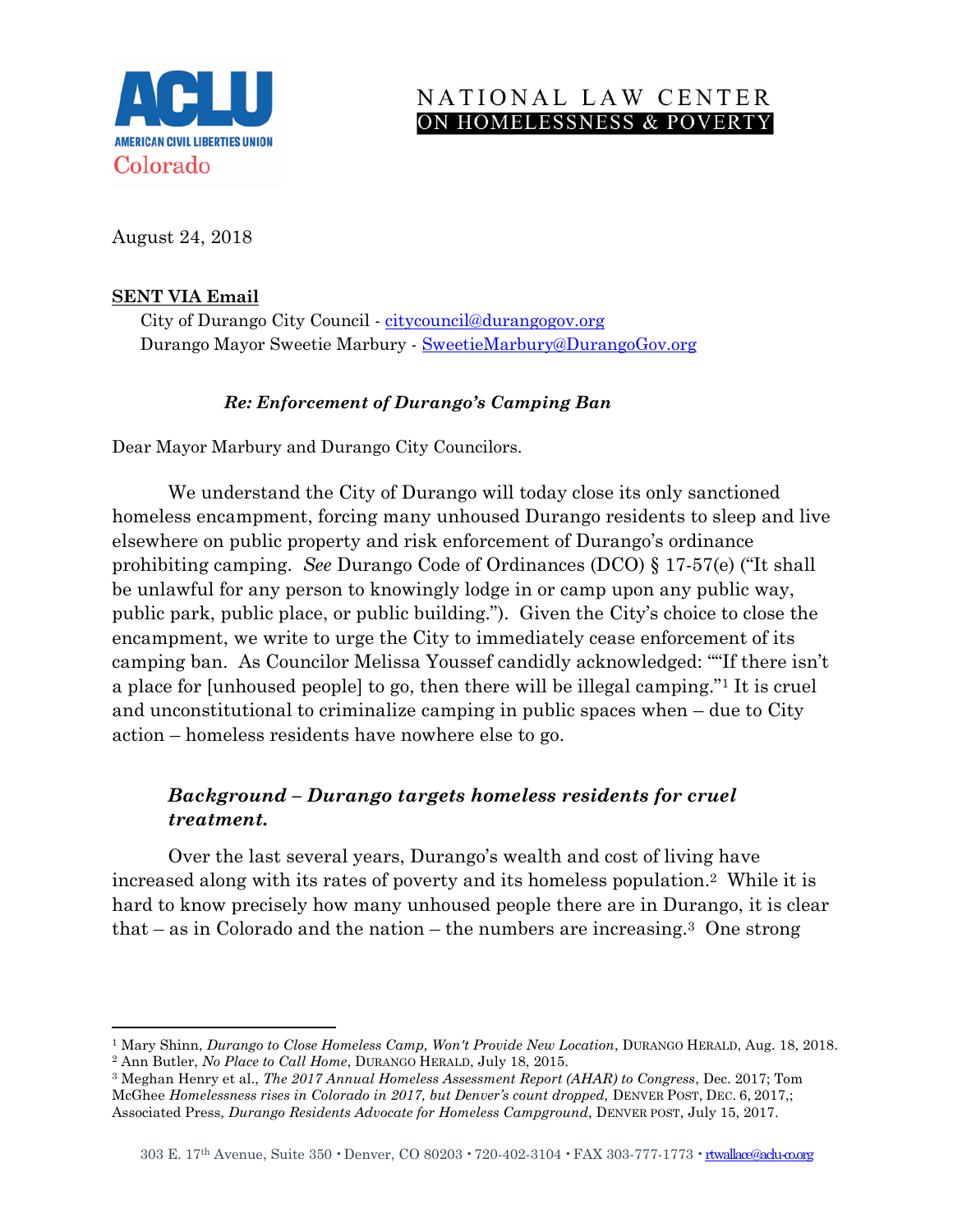indicator: food insecurity is on the dramatic rise. In 2003 Manna Soup Kitchen served fewer than 30,000 meals; in 2014, it served 70,000 meals.<sup>4</sup>

Rather than addressing the root causes of homelessness, in recent years, City leaders have made concerted efforts to push unhoused people out of public places, out of sight and mind, and to criminalize their very existence. A University of Denver report reveals the lengths to which the city of Durango has gone to banish and ostracize people experiencing homelessness. <sup>5</sup> Between 2010 and 2014, Durango more than doubled the number of citations it issued under ordinances that primarily target impoverished persons. <sup>6</sup> For example, Durango stepped up enforcement of Section 17-101, which prohibits urinating and defecating unless in a restroom. Given that Durango's public restrooms are closed from 6 p.m. to 9 a.m. combined with the hostility of many Durango business owners toward the homeless, enforcement of this ordinance necessarily disproportionally impacts homeless people. <sup>7</sup> Many are unable to lawfully meet their most basic needs in the City for 15 hours a day. Additionally, until ACLU intervention in 2014, Durango was actively enforcing an antiquated and unconstitutional ordinance that prohibited "loitering for the purpose of begging." <sup>8</sup> Even with a camping ban already in place, just last year, Durango City Council passed a sit/lie ordinance which was plainly directed against people experiencing homelessness. <sup>9</sup> The ordinance makes it "unlawful for any person to sit, kneel, recline or lie down in the downtown business area upon any surface of any public right-of-way." DCO §. 7.60. While sitting on public benches remains lawful under the ordinance, in a particularly cruel twist, the City has been steadily removing public benches from the downtown area, specifically to discourage homeless people from being present downtown.<sup>10</sup>

### *Durango's homeless residents have nowhere to go*

Shelter space in Durango is limited and, by all accounts, plainly insufficient to accommodate the City's homeless population.11 Unhoused people, their advocates and service providers are in agreement that, because the City of Durango lacks

l

<sup>4</sup> David Chambers, *Too High a Price: What Criminalizing Homelessness Costs Colorado: Durango City Spotlight*, UNIVERSITY OF DENVER, STURM COLLEGE OF LAW, HOMELESS ADVOCACY POLICY PROJECT (hereinafter "*Too High a Price*").

<sup>5</sup> *Id.*

<sup>6</sup> *Id.*

<sup>7</sup> There was nearly 60% increase number of citations issued for Section 17-101 between 2013 and 2014. *Id.* Durango's public restroom hours can be found here: [http://www.downtowndurango.org/faqs.](http://www.downtowndurango.org/faqs)

<sup>8</sup> Chuck Slothower, *Durango's Loitering Law Questioned by Group*, DURANGO HERALD, Nov. 11, 2014. <sup>9</sup> *See* ACLU Statement on Durango's Anti-Homeless 'Sit-Lie' ordinance, https://www.aclu.org/news/aclustatement-durangos-anti-homeless-sit-lie-ordinance.

<sup>10</sup> Mary Shinn, *Homeless People Motivate Businesses to Move Benches*, DURANGO HERALD, May 21, 2015.

<sup>11</sup> Mary Shinn, *Durango to Close Homeless Camp, Won't Provide New Location*, DURANGO HERALD, Aug. 18, 2018, ("Durango does not have enough shelter space for everyone in need, and camping is banned in open spaces around town").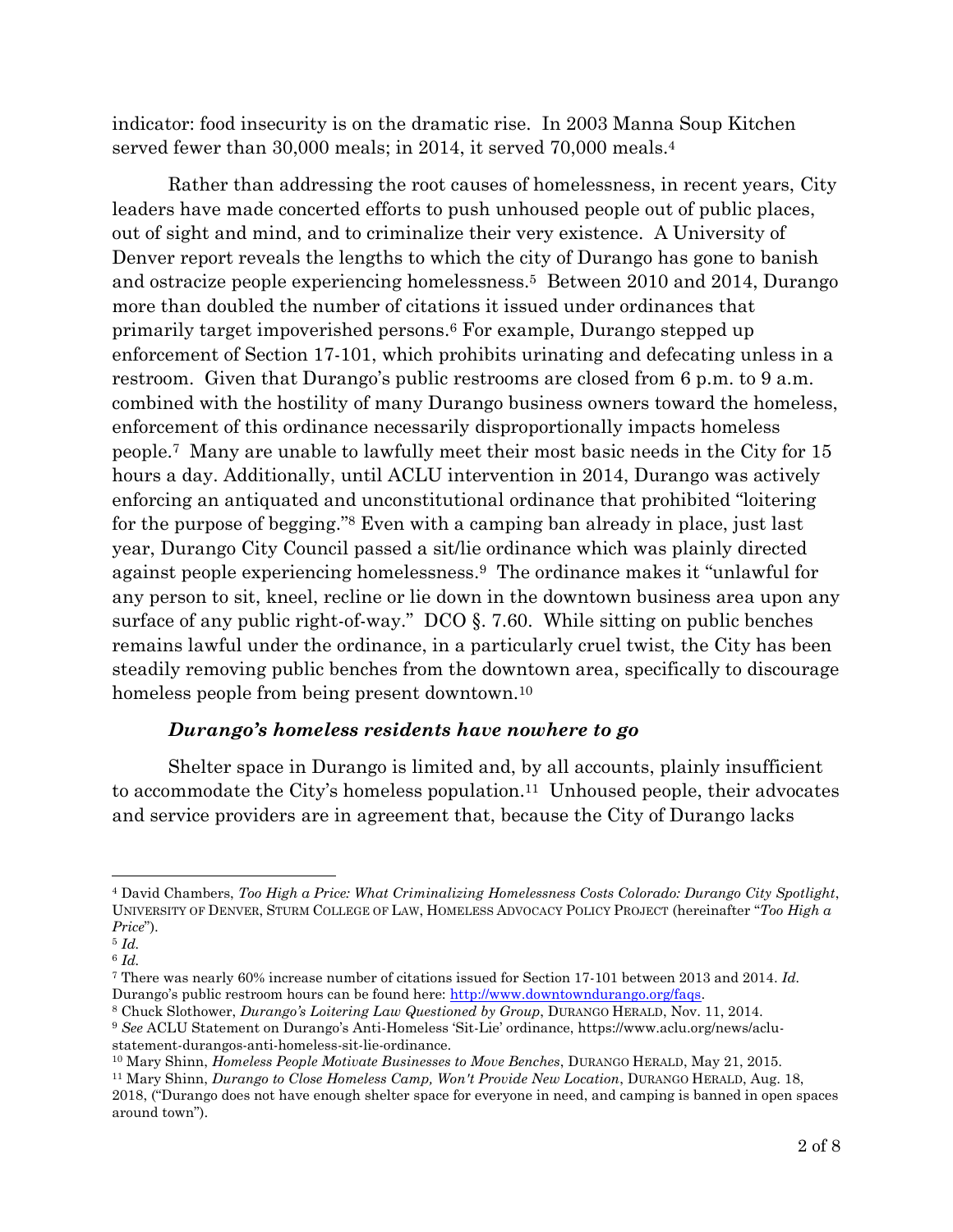adequate shelters for the homeless, many homeless residents are forced to live and sleep outdoors.<sup>12</sup>

Until May of this year, the La Plata County Sheriff's Office had long permitted camping by homeless Durango residents on county property not far from town. Unhoused Durango residents could live and sleep without fear of the Sheriff's Office enforcing the County's camping ban.<sup>13</sup> *See* La Plata County Code 38-1(IV)(A). La Plata County Sheriff Sean Smith recognized that the City had insufficient shelter space and that ticketing homeless people for camping when they had nowhere else to go was not only cruel, but also unconstitutional.<sup>14</sup>

At the request of the City, prompted by concerns over fire danger, the Sheriff closed the campsite during the first week of May. <sup>15</sup> The City, to its credit, established another temporary camping area. Still, due to continued concerns regarding fires, unhoused people have been forced to move to four different encampments this year, including two campsites, a school, and barren land behind a cemetery.<sup>16</sup>

During this period of disruption, the City enacted strict rules, one of which required residents to break camp every morning and leave the site from 9 a.m. to 6 p.m.<sup>17</sup> Residents were required to take down tents, even if they were wet, which prevented them from drying. For any human seeking stability, this requirement was counterproductive and onerous, but particularly so for the elderly and people with disabilities. The City told homeless residents to store personal belongings in garbage containers, which leaked and led to property damage. Camp manager Jacob Jost said that while the site was uninhabited during the days, property, such as

l

<sup>12</sup> Information regarding shelters provided by Rachel Bauske Frasure, the Southwest Colorado Division Director at Volunteers for America in telephone conversation with the ACLU on Aug. 25, 2018. Volunteers of America currently runs two shelters in Durango, which can accommodate a total of 70 people. Both shelters are high barrier – they do not accommodate any of Durango's many unhoused residents with active addictions, animals, or felony convictions. *See also* Chase Olivarius-Mcallister, *Solution to Homelessness? Give Them a Place to Live*, DURANGO HERALD , July 20, 2015.

<sup>13</sup> Jonathan Romeo, *Sheriff's Candidates Discuss Budget, Turnover and Homelessness Challenges*, DURANGO HERALD, Aug. 17, 2018.

<sup>14</sup> Associated Press, *Durango Residents Advocate for Homeless Campground*, DENVER POST, July 15, 2017 ("Insufficient shelter is part of the reason constant camping is allowed north of the Tech Center, La Plata County Sheriff Sean Smith recently told Durango City Council."); Mary Shinn, *Durango to Close Homeless Camp, Won't Provide New Location*, DURANGO HERALD, Aug. 18, 2018 ("The sheriff has said in previous interviews and at public meetings that he can't arrest people for sleeping in public places if they don't have anywhere else to go because doing so could violate their constitutional rights – essentially punishing them for being homeless").

<sup>15</sup> Mia Rupani, *La Plata County Sheriff's Office Temporarily Relocating Homeless Camp,* DURANGO HERALD, Apr. 19, 2018.

<sup>16</sup> Mary Shinn, *Durango to Close Homeless Camp, Won't Provide New Location*, DURANGO HERALD, Aug. 18, 2018.

<sup>&</sup>lt;sup>17</sup> Mary Shinn, *Durango City Council: Homeless Camp Rules Must Be Upheld*, DURANGO HERALD, July 24, 2018.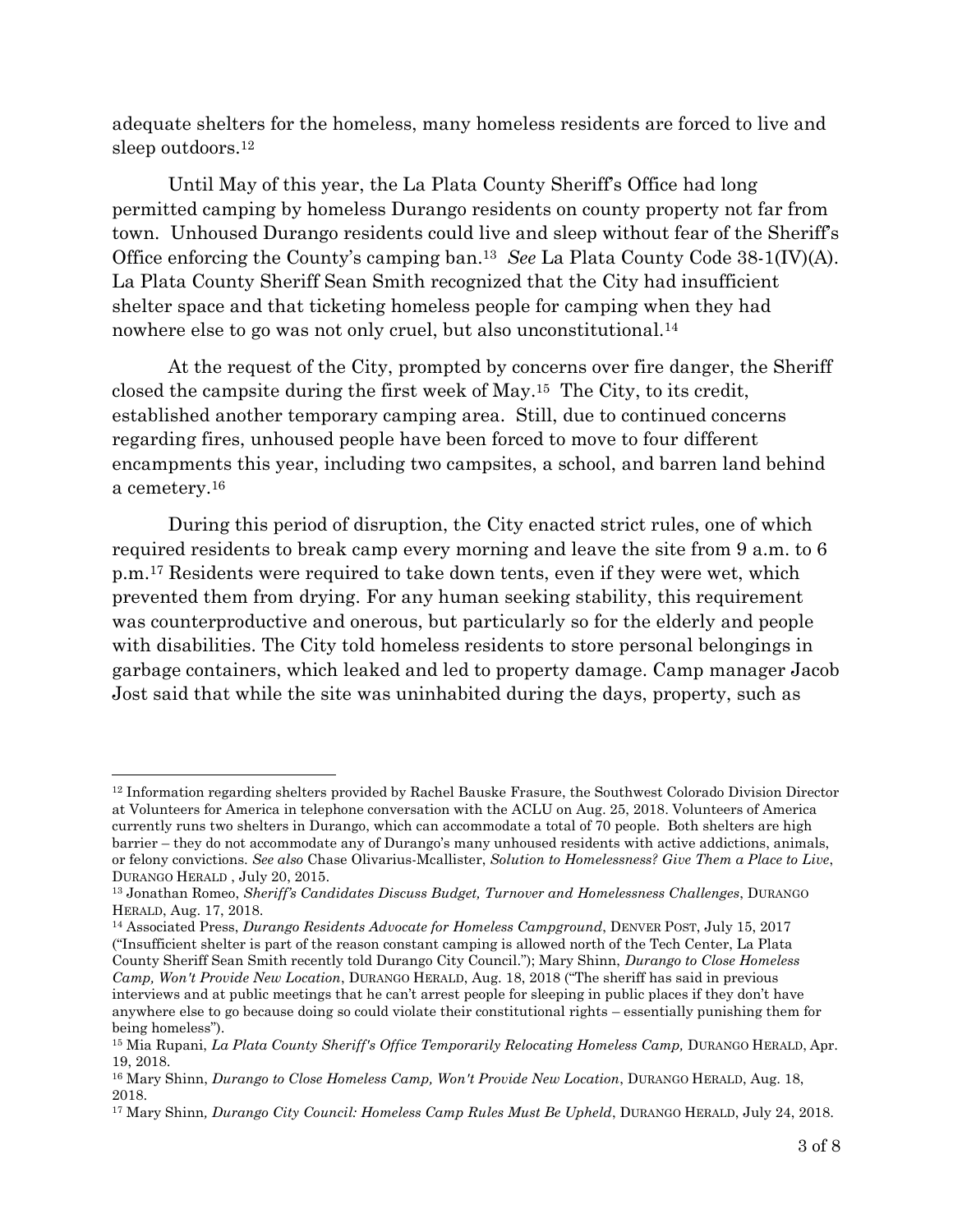laptops, camping gear and birth certificates, were stolen.<sup>18</sup> The City's arbitrary rules primarily served to undermine residents' sense of safety and community.<sup>19</sup> As Councilor Youssef candidly acknowledged: "We are intentionally creating disruptive and chaotic policies to the very population we are trying to serve."<sup>20</sup> On July 25th, some homeless residents engaged in a peaceful protest by leaving their tents up during the day. The police broke up the protest, required most residents to leave, and issued several citations for trespass, though these individuals were living on the land to which the City had sent them.<sup>21</sup>

When the Sheriff closed the county encampment, he did so at the request of the City and based on the City's promise that it would create a permanent space for homeless residents.<sup>22</sup> City Manager Ron LeBlanc promised, "We will have a site ready," <sup>23</sup> and the City committed to opening a permanent camp no later than June 30th. <sup>24</sup> Despite these promises, the City has now announced that as of today, the temporary camp will close and the City is abandoning any efforts to make camping space available for its unhoused residents.25 In doing so, the City is not only forcing many homeless residents to sleep and live outdoors in public spaces but is also apparently planning to step up enforcement of the City's camping ban.26 The City has even hired four new seasonal park rangers specifically for this purpose.<sup>27</sup> Unless the City's goal is banishment from city limits of people experiencing homelessness, enforcement of the camping ban under these circumstances is confounding. It also violates the Constitution.

### *Punishing camping in the absence of adequate alternatives is unconstitutional.*

Given the clear lack of sufficient bed space for Durango's unhoused population, enforcement of the camping ban violates the Eighth Amendment's proscription against cruel and unusual punishment. The Supreme Court has long held that laws punishing individuals based on involuntary status alone are cruel

 $\overline{a}$ 

("Councilors asked city staff to send a letter to La Plata County Sheriff Sean Smith that explains their plan to offer an alternative to camping in the woods west of Durango and to ask him to shut down the existing camp and enforce the county's ban on camping").

<sup>18</sup> Mary Shinn, *Homeless Campers Protest City Rules at Site near Greenmount Cemetery,* DURANGO HERALD, July 20, 2018.

<sup>19</sup> Ryan Simonovich, *Homeless Residents at New Campsite with New Rules*, DURANGO HERALD, July 4, 2018.

<sup>20</sup> Mary Shinn*, Durango City Council Approves Camp for Homeless near Dog Park*, DURANGO HERALD, Apr. 4, 2018.

<sup>21</sup> Mary Shinn, *Durango Homeless Camp Protest Extends to Fourth Day*, DURANGO HERALD, July 23, 2018.

<sup>22</sup> Mary Shinn, *Durango to Close Homeless Camp, Won't Provide New Location*, DURANGO HERALD, Aug. 18, 2018 ("Sheriff Sean Smith said he committed to closing a camp for homeless residents on county property west of town and enforcing camping bans because the city committed to opening an alternative site").

<sup>23</sup> Mary Shinn, *Homeless Residents Question Durango's Plan for New Camp*, DURANGO HERALD, Mar. 23, 2018. <sup>24</sup> Mary Shinn, *City of Durango Commits to Timeline for Opening New Homeless Camp*, DURANGO HERALD, May

<sup>1, 2018.</sup> <sup>25</sup>Mary Shinn, *Durango to Close Homeless Camp, Won't Provide New Location*, DURANGO HERALD, Aug. 18, 2018. <sup>26</sup> Mary Shinn, *Homeless Residents May Be Allowed to Sleep near Dog Park*, DURANGO HERALD, Mar. 16, 2018

<sup>27</sup> Mary Shinn*, Durango City Council: Homeless Camp Rules Must Be Upheld*, DURANGO HERALD, Jul. 25 2018.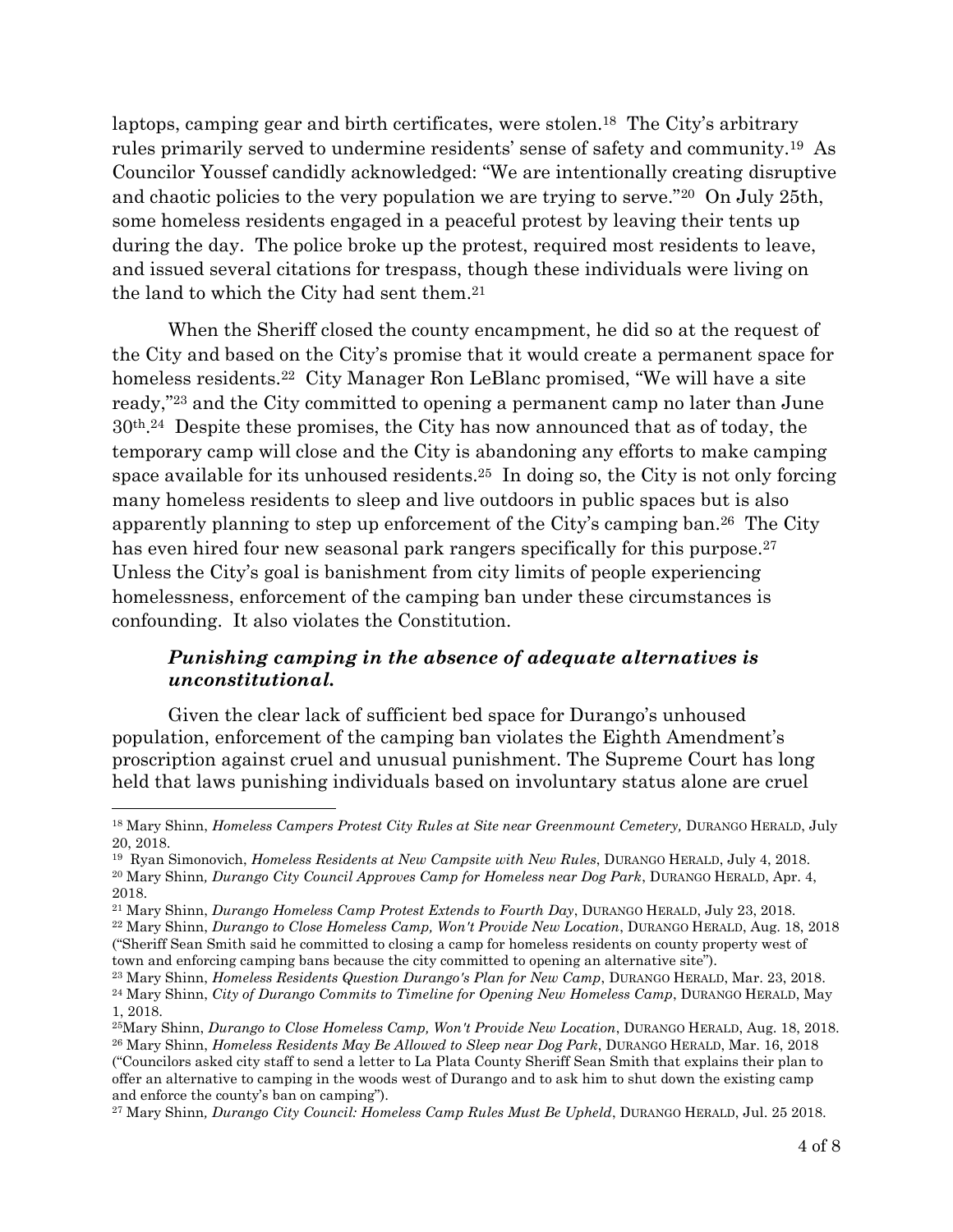and unusual in violation of the Eighth Amendment.<sup>28</sup> Several courts have concluded that ordinances prohibiting camping violate the Eighth Amendment as an impermissible punishment based solely upon one's involuntary status as homeless.<sup>29</sup> After all, sleeping is a necessary condition of being human and sleeping outdoors is a necessary condition of being an unhoused human.

In a case filed by the National Law Center on Homelessness and Poverty, the Department of Justice (DOJ) filed a statement of interest arguing in favor of the approach taken in the cases discussed in footnote 29. The DOJ urged that criminalizing camping or sleeping outdoors violates the Eighth Amendment when there is either (1) inadequate shelter space for a city's homeless population or (2) shelter restrictions preventing certain individuals from accessing shelter.<sup>30</sup> Both of these conditions are indisputably met in Durango. Durango's camping ban, like the challenged ordinances discussed in footnote 29 serves no other purpose than to punish people experiencing homelessness merely for their involuntary, lifesustaining conduct of sleeping outdoors when no reasonable shelter space exists. Consequently, without providing adequate shelter space, Durango's enforcement of its camping ban constitutes cruel and unusual punishment.

Durango's camping ban is also unconstitutionally vague. An ordinance is unconstitutionally vague when it fails to specify a standard of conduct and, "[a]s a result, men of common intelligence must necessarily guess at its meaning."<sup>31</sup> Durango's camping ban prohibits individuals from "knowingly lodg[ing] or camp[ing] upon any public way, public park, or public building." DCO § 17-57(e). Although the ordinance specifies where certain conduct is prohibited, it wholly fails to define "lodging" or "camping."<sup>32</sup> This lack of definition leaves people experiencing homelessness in Durango guessing as to whether covering themselves with a blanket or cardboard, even in freezing weather, would subject them to a citation.

 $\overline{\phantom{a}}$ 

<sup>28</sup> *Robinson v. California*, 370 U.S. 660, 666 (1967) (holding that a law criminalizing narcotic addicts constituted unconstitutional punishment of individuals for nothing more than their involuntary status under the Eighth Amendment).

<sup>29</sup> *See, e.g.*, *Jones v. City of Los Angeles*, 444 F.3d 1118, 1138 (9th Cir. 2006) (holding that "the Eighth Amendment prohibits the City from punishing involuntary sitting, lying, or sleeping on public sidewalks that is an unavoidable consequence of being human and homeless without shelter"), *vacated after settlement*, 505 F.3d 1006; *Pottinger v. City of Miami*, 810 F. Supp. 1551, 1564 (S.D. Fla. 2012) (holding that "arresting homeless individuals for the harmless acts they are forced to perform in public effectively punishes them for being homeless" in direct violation of the Eighth Amendment); *Cobine v. City of Eureka*, 2016 WL 1730084 (N.D. Cal. May 2, 2016) (enjoining the City from enforcing its camping ban until it provided plaintiffs with shelter); *Anderson v. City of Portland*, 2009 WL 2386056, \*7 (D. Or. Jul. 30, 2009) (unpublished disposition) (holding that plaintiffs' Eighth Amendment claim was adequately stated because "the City's enforcement of the anti-camping and temporary structure ordinances criminalizes them for being homeless and engaging in the involuntary and innocent conduct of sleeping on public property").

<sup>30</sup> U.S. Dep't of Just. Statement of Interest in *Bell v. City of Boise*, *available at* 

https://www.justice.gov/crt/file/761211/download.

<sup>31</sup> *Coates v. City of Cincinnati*, 402 U.S. 611, 614 (1971).

<sup>32</sup> *See Desertrain v. City of Los Angeles*, 754 F.3d 1147, 1155–56 (9th Cir. 2014) (holding that a city ordinance prohibiting the use of "a vehicle as living quarters either overnight, day-by-day or otherwise" was unconstitutionally vague because the statute did not define "living quarters." Thus, "Plaintiffs [were] left guessing as to what behavior would subject them to citation and arrest by an officer.").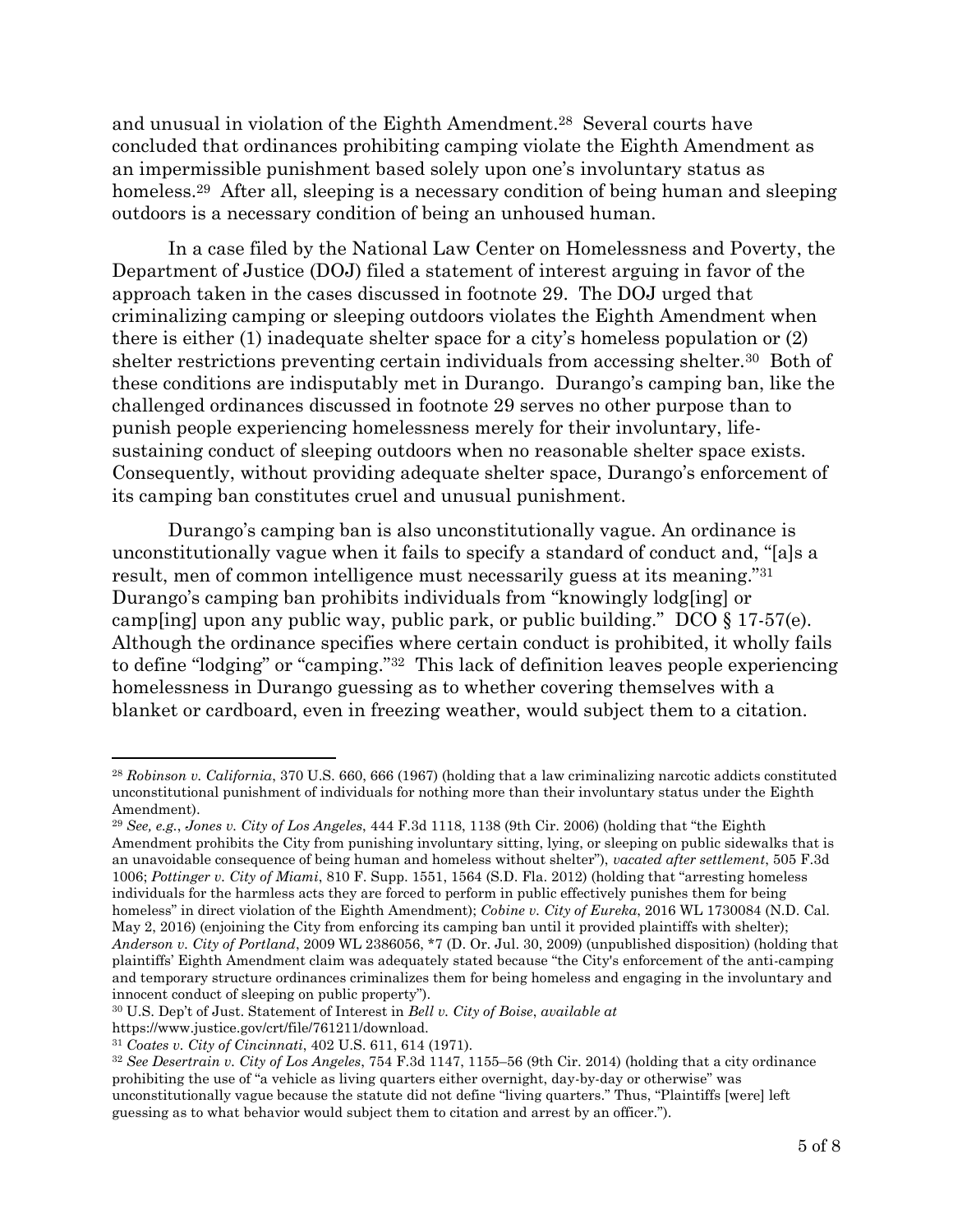Thus, Durango's no-camping ordinance violates the Due Process Clause because it fails to provide clear notice of the conduct that is prohibited.

### *Punishing camping in the absence of adequate alternatives has a discriminatory impact on persons with disabilities.*

Durango's enforcement of the camping ban particularly burdens people with disabilities, who are often poor and homeless as a direct result of their disabilities. Persons with disabilities have fewer options for accessible and medically appropriate housing and emergency shelter. Homeless people with severe mobility problems, for example, are often excluded from emergency shelters on that basis, leaving them with literally no option but to sleep and shelter themselves outside. Because disabled homeless people in Durango are less able to comply with the nocamping ordinance and are thus at greater risk of liability, enforcement of the ordinance raises serious questions about the City's compliance with the Americans with Disabilities Act.

Moreover, people with disabilities are more vulnerable to serious harm flowing from enforcement of the no-camping ordinance. The physical and mental stresses of ongoing, fruitless searches for a lawful place to sleep and shelter oneself may worsen existing disabilities or even cause new medical conditions to arise. It is only a matter of time before Durango's enforcement of the no-camping ordinance results in serious bodily harm to one or more members of its disabled homeless population, which may violate their right to substantive due process under the Fourteenth Amendment.

### *Criminalization of homelessness is bad policy.*

Durango's further criminalization of homelessness through increased enforcement of the camping ban not only violates the constitutional rights of impoverished people, but will be costly to taxpayers and will serve to exacerbate problems associated with homelessness and poverty. As a starting point, Colorado's jails are overcrowded and in any event should be reserved for people who pose a threat to public safety, not individuals trapped in a cycle of poverty. As the Department of Justice stated in *Bell v. Boise*, criminalizing camping unnecessarily burdens the scarce resources of the criminal justice system while doing nothing to improve public safety:

Criminalizing public sleeping in cities with insufficient housing and support for homeless individuals does not improve public safety outcomes or reduce the factors that contribute to homelessness… Issuing citations for public sleeping forces individuals into the criminal justice system and creates additional obstacles to overcoming homelessness. Criminal records can create barriers to employment and participation in permanent, supportive housing programs. Convictions under these municipal ordinances can also lead to lengthy jail sentences based on the ordinance violation itself, or the inability to pay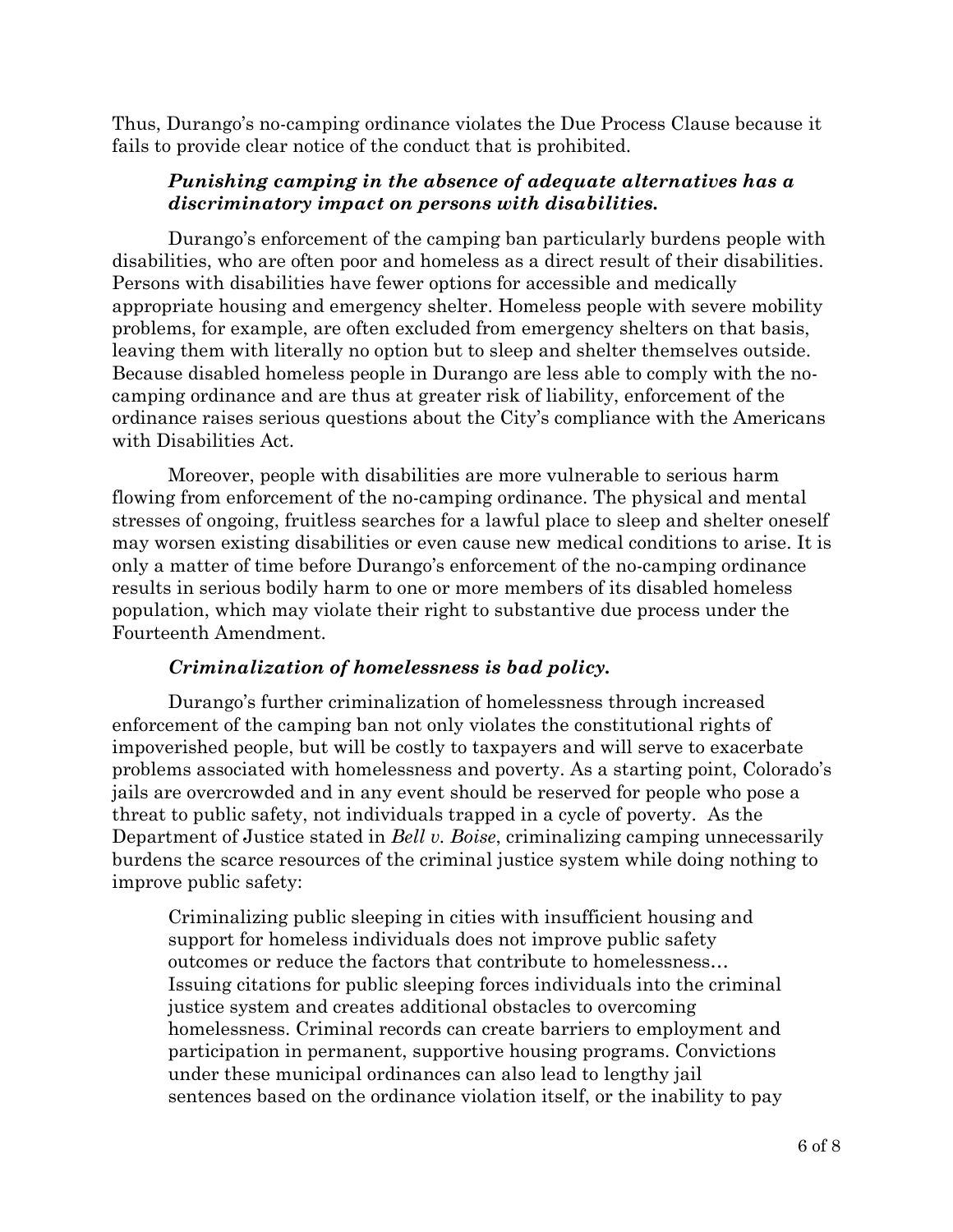fines and fees associated with the ordinance violation…Finally, pursuing charges against individuals for sleeping in public imposes further burdens on scarce public defender, judicial, and carceral resources. Thus, criminalizing homelessness is both unconstitutional and misguided public policy, leading to worse outcomes for people who are homeless and for their communities.

*Bell v. Boise, et. al.,* 1:09-cv-540-REB, Statement of Interest of the United States (Aug. 6, 2015).

Numerous studies have shown that communities actually save money by providing housing and services to those in need, rather than saddling them with fines, fees and arrest records and cycling them through expensive hospital and jail systems.<sup>33</sup> The Economic Roundtable of Homelessness in Los Angeles, for instance, found that provision of housing to the unhoused reduced average monthly spending by 41% per person, even after including the cost of providing housing. This savings included a 95% reduction in costs of services and expenses solely related to incarceration. Similarly, here in Colorado, the Colorado Coalition for the Homeless reportedly found that the average unhoused person costs the taxpayer \$43,000 a year in emergency-room visits, jail costs and other expenses, while providing housing for that person would cost just \$17,000.<sup>34</sup> As County Judge Martha Minot, who runs the La Plata County behavioral health and drug courts, recently explained "even without hard numbers, it's obvious that continuing to ignore the needs of Durango's homeless population 'is not cost-efficient, for anyone.'" <sup>35</sup>

Ultimately, further enforcement of the camping ban will incur significant costs for the City and its taxpayers without improving public safety or addressing the causes of homelessness.

### *Conclusion*

The City of Durango must acknowledge the real-world, inevitable effects of its closure of the homeless encampment: many of the City's unhoused residents will have no choice but to live and sleep in public spaces. Given this reality, we urge the City to do what is constitutionally required to at least minimize the harm to unhoused people caused by the City's choice to close the encampment: stop enforcing the camping ban. This requires instructing law enforcement officers charged with enforcing the municipal code that DCO § 17-57(e) is no longer to be enforced in any way, including by issuance of citaitons, warnings, or move-on orders.

l

<sup>33</sup> National Law Center on Homelessness and Poverty, *Housing Not Handcuffs: Ending the Criminalization of Homelessness in US Cities* (2016), *available at* [https://www.nlchp.org/documents/Housing-Not-Handcuffs.](https://www.nlchp.org/documents/Housing-Not-Handcuffs) <sup>34</sup> Chase Olivarius-Mcallister, *Solution to Homelessness? Give Them a Place to Live*, DURANGO HERALD, July 24, 2015.